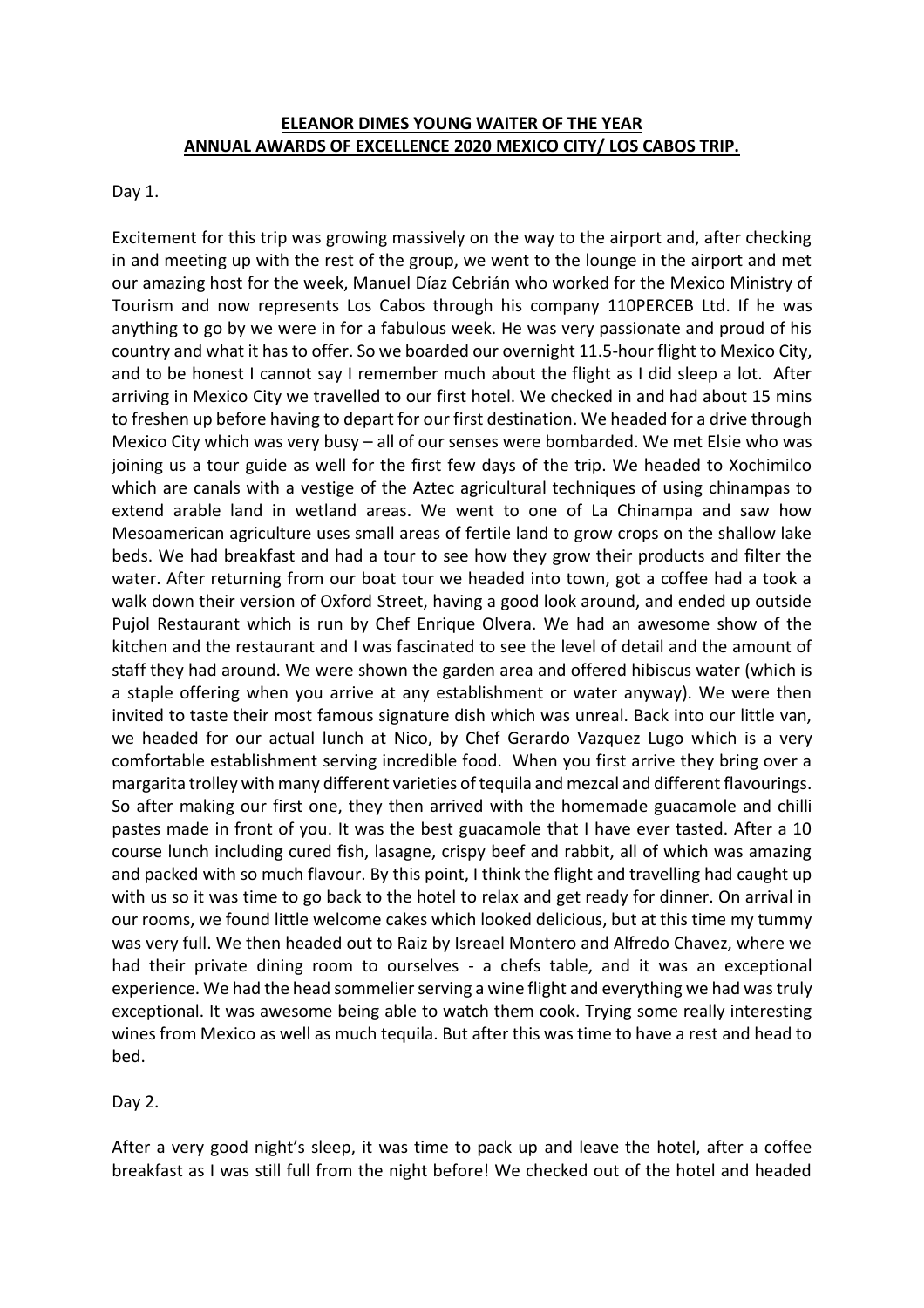back into the centre of Mexico City and visited the Jamaica market which is one of the biggest markets in Mexico City, selling everything from flowers to meat and all types of vegetables. This is where most of the local restaurants come to pick out their fresh flowers to decorate the restaurants. It's amazing to see they use so much local produce. We went to a small stall that sold the best crispy pork skin - it was incredible and they produced it in front of us. 8am in the morning is never too early for delicious street food. We had a good walk around trying the odd thing here and there, for example, many types of Mole. Looking at the different variety of fresh flowers and the price was just incredible compared to the UK. Just before leaving the market, we went to try three different varieties of baked corn, one very plain, one slightly spicy and one that had meat within it. The texture of this local dish was very interesting. We then visited a tortilla factory (small factory) called Maizajo. Here they showed us how they make them and the concept behind the food. There are three different types of corn used and only one can be grown in Mexico. It was interesting to find out that a human couldn't digest it without the addition of limestone. We all got to try making our own. They then made us lunch which was a selection of tortilla dips and corn. Then it was time to head to the airport for our flight to Los Cabos. We arrived at the hotel to check-in then it was time for more food! We went to Anica, one of the hotel's restaurants (Grand Solmar at Rancho San Lucas Resort) and we were presented with a tasting menu, after a well-deserved, and thoroughly delicious cocktail. A large amount of food was consumed and my favourite was a soft-shell crab taco, which was off the scale amazing. After 8 courses it was time to have a rest and go to bed.

#### Day 3.

We were left to have a leisurely morning so I took great advantage of the facilities and went for a morning swim and a walk by the beach in the hot sunshine (much better than the cold rain we left in the UK). I even decided to indulge in waffles for breakfast. We then left the hotel and headed to a beach club called SUR. On arrival, we went to the roof terrace and looked at the incredible view. Then we were taken to enjoy a hibiscus drink where they theatrically burnt the lime on top. We were then given [even though was only 11:30] crispy pork, with slow-cooked pork tacos with amazing chips (corn obviously) and dips, including a beetroot dip which was so flavoursome. Then we were given one more cocktail before heading off to our next destination. La Lupta is one of the best taco restaurants in Mexico. On arrival, we were given mezcal margarita and we were told about corn and the making of tortillas which was interesting as they were made a slightly different way. We were then treated to three of his most delicious signature tacos, one of which was made from crispy melted cheese, which was the first we had tried. It was nice to be joined by the chefs while we enjoyed the tacos so we got full explanations of all the dishes. We then went to visit another hotel where the main restaurant looked right over the sea with a Champagne bar to start. It was interesting to hear how many non-residents they had dinning here as well as they had to close if it started to rain. It was then a very quick change and onto our dinner destination which was at the sister hotel of the one, we were staying in. The Executive Chef met us at the door and took us on a tour. We stopped at their Japanese restaurant where we started with a cocktail and a small tasting on the raw fish selection and got a very good view of the sunset over to the water, which was so pretty. We had a tour of the kitchen and the restaurant which was very interesting to see, because of the volume and size of these hotels. But it was finally dinner time where we were joined by some of the top chefs around the area,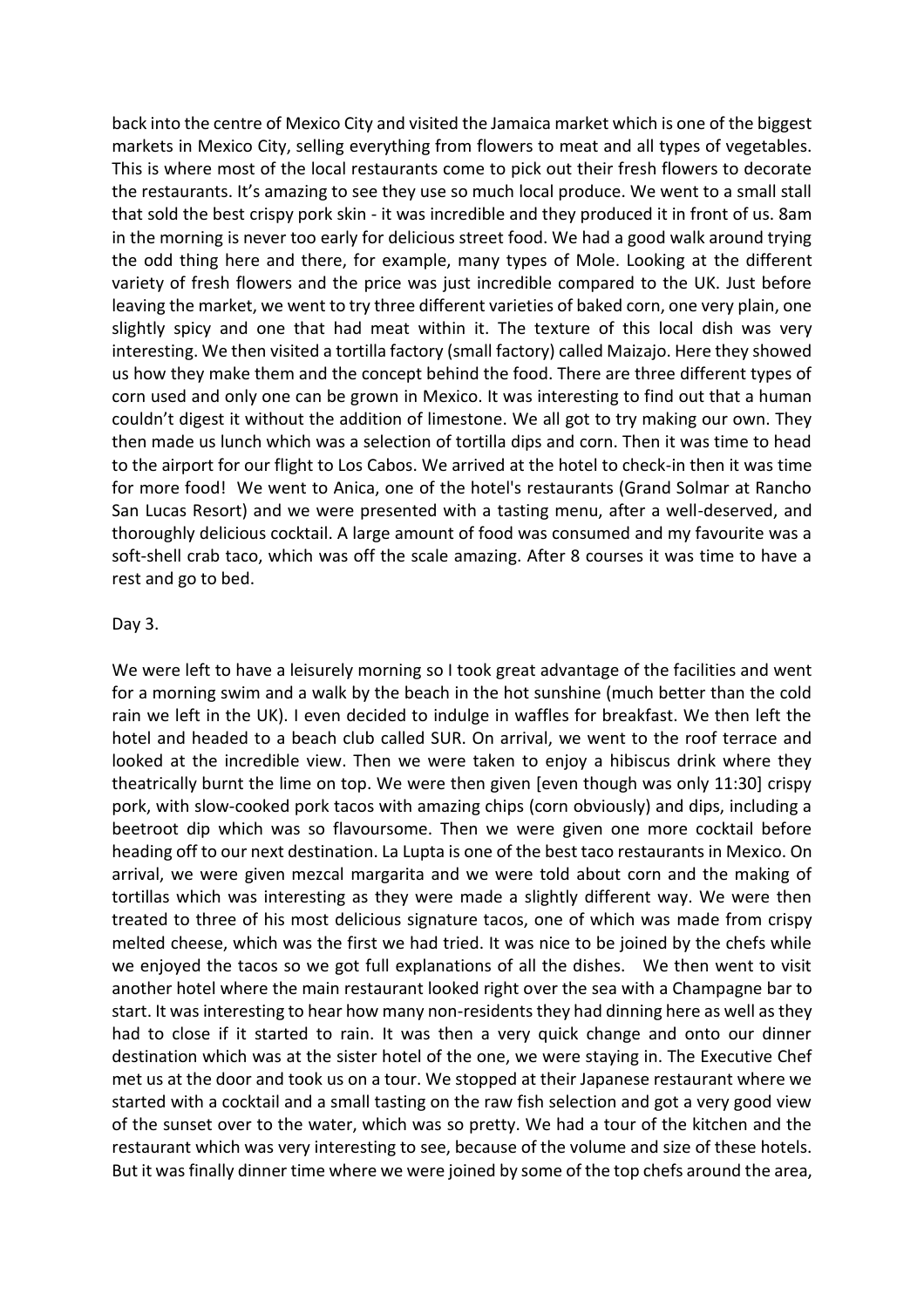as well as the Executive Chef who joined us too. We had a very enjoyable evening, including many courses and wines to go with each course, and some of these were very interesting Mexican wines, which were amazing to taste and understand the process behind it.

## Day 4.

Up bright and early and onto our next hotel destination. What can I say? It was my favourite hotel and was called the Cape. It was beautiful and very modern with a quirky theme. We checked in to the most beautiful rooms which huge swing chairs looking out over the sea. Arrival bottle of personalised tequila and little sweet treats to enjoy later awaited. After check-in, it was time for the next meal which was in their hotel restaurant called Munta. With a nice balcony looking out over the sea and the rocks, which in the evening with the sunset, I can imagine is beautiful. We got involved with helping prepare and cook some of the courses we were going to indulge in later. Watching the way they work was insane and they showed us some skills too, for example, we had chocolate clams which they showed us how to prepare. (As I am not a chef, I wasn't exactly sure about much of it, but it was interesting watching them work). Then we sat down and ate some of the food we had just cooked, and we were joined by the Managing Director and the chef. It was really good to chat to him. We again had another wine flight from their Head Sommelier and were given a nice tour of the wine cellar and the storage system they had for their bottles. My favourite course was the octopus which had the most amazing flavour with its matching wine pairing perfectly. The hospitality there was so well received. As you probably have gathered from this trip, it was a lot about indulging in food, but everywhere we went they were so hospitable, it was amazing. It was then time for a quick change and a coffee from the hotel coffee bar before we then took a trip to Tamarindos. This is an organic farm and restaurant. It has very fertile soil and it has become one of the region's most important farms. The ethos behind it is that this is where they grow everything they cook, and they even had the animals that they serve. We had a great tour of the farm by the Head Chef, Enrique. We had an informative presentation about the sustainability of farming and of fishing, in which we learned about the farming techniques and about which fish they caught and how they fished sustainably. After this information, it was time for dinner and that evening we were joined by many people from the local area. I believe there were about 12/14 of us dining, including chefs, farmers and friends, and it was great to get to know locals. This meal was family style and included quail, chicken, salad and clams (these clams seem to become a staple of the trip). After what seemed like a lot of wine and food later it was getting darker and colder. It was a very enjoyable evening and so nice to see a different style of food and service, with all the staff being fantastically friendly.

# Day 5.

There was time to use the facilities in the hotel, so we went for a beautiful swim and breakfast overlooking the beach and listening to the water while watching the whales in the distance. We then headed to a local ranch where we were milking cows and seeing how they turned this milk into cheese. We tried lots of the cheeses they made including goats and cows and at different stages of setting. We then had a ranch breakfast which included wraps and beans with crispy beef, which was a different style of breakfast to that we were used to. It was great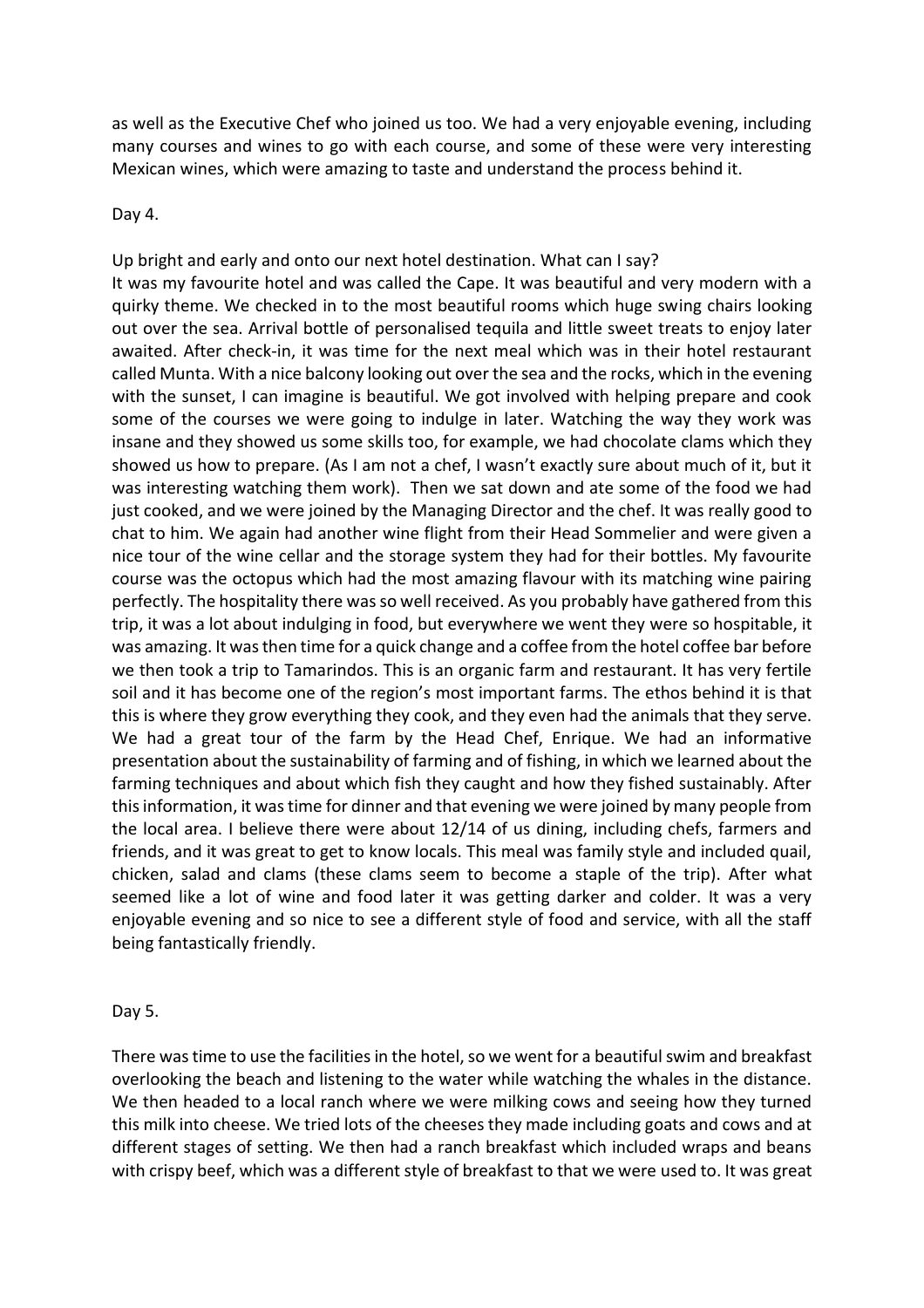to see all the different animals, and the way that they looked after them, and watching them being milked was really interesting to learn about, even for someone like me who is scared of cows! Then, after what seemed like a long journey we ended up in the Mexican equivalent of a national trust area, and none of us was even sure where we were! After 10 min walk we saw where we were going to, which was the most beautiful waterfall. It was quite a steep walk down but it was worth it when you got to the bottom. In this beautiful sunshine, I started by dipping my feet in the water and it was so lovely it was time to go for a swim. The freshwater was so lovely and refreshing and we had great fun swimming and jumping in from the rocks on the side. It was a much-needed break after the business of the other days. Then as we headed back up the steep side we were ready for some lunch. It was provided by the national trust place, which consisted of salsa and tortillas and beans with slow-cooked pork. All very homely but very delicious at the same time. On the way, back we stopped at a local shop to buy some cold beers to enjoy on our way to our next destination. We stopped in town to be quickly shown around the clean streets while walking through the centre we walked through a small market smelling amazing of churros, and spicy smells with the local artwork. This was awesome to see and was so pretty. It was then time to head to dinner again, and this time we headed back to Tamarindos where the evening started with a mescal tasting with chips and dips. We learnt the process behind mescal and tasting the difference between that and tequila. We were with a lot of different people- for example, I was sat next to a travel agent from the USA and found out about their travel plans, and we had one of the old school chefs from the UK joining us, which was such a different atmosphere and was interesting to hear about the experiences of so many people. We had a tasting of Mole, so we tried many different types with different proteins, which we had a mezcal tasting with each course. It was a really interesting evening. After that, we headed back to Cape and ended with a lovely glass of bubbles with the group in the rooftop bar.

## Day 6.

The trip had come to the end at some point, and this was the day we had to start heading home. However we had time for one last stop before we left, so we went to the Solaz Hotel, which was one of the luxury collection of the Marriott group. After a quick tour of the property we visited one the restaurants where we were shown a couple of their signature dishes - this included one based on corn naturally. We were joined by the General Manager as well as the Head Chef where we tasted their food. We then had a small interview. This hotel was absolutely stunning and the views were awesome. These hotels were some of the prettiest I have seen in the world. It was then time to head to the beach restaurant for lunch, where we were treated to cocktails. Lots of small dishes arrived, included tacos, nachos followed by two awesome desserts, one based on corn that looked exactly like a corn in the husk. The other one was based on the sea and rocks. They were both very imaginative and so tasty. After all of this, it was time to say our goodbyes and head back to the airport, to start our long journey back to the UK. This trip was an amazing experience and I feel very privileged to have been able to attend; to try some incredible food; to meet some inspirational people and to spend time with the fantastic "UK gang".

I have learned a lot about service during this trip, and what was so impressive to see, was that the common language of high end, luxury service was still the same even in a different country 1000s of miles from the UK. For example, the snake way of service, where all the plates go